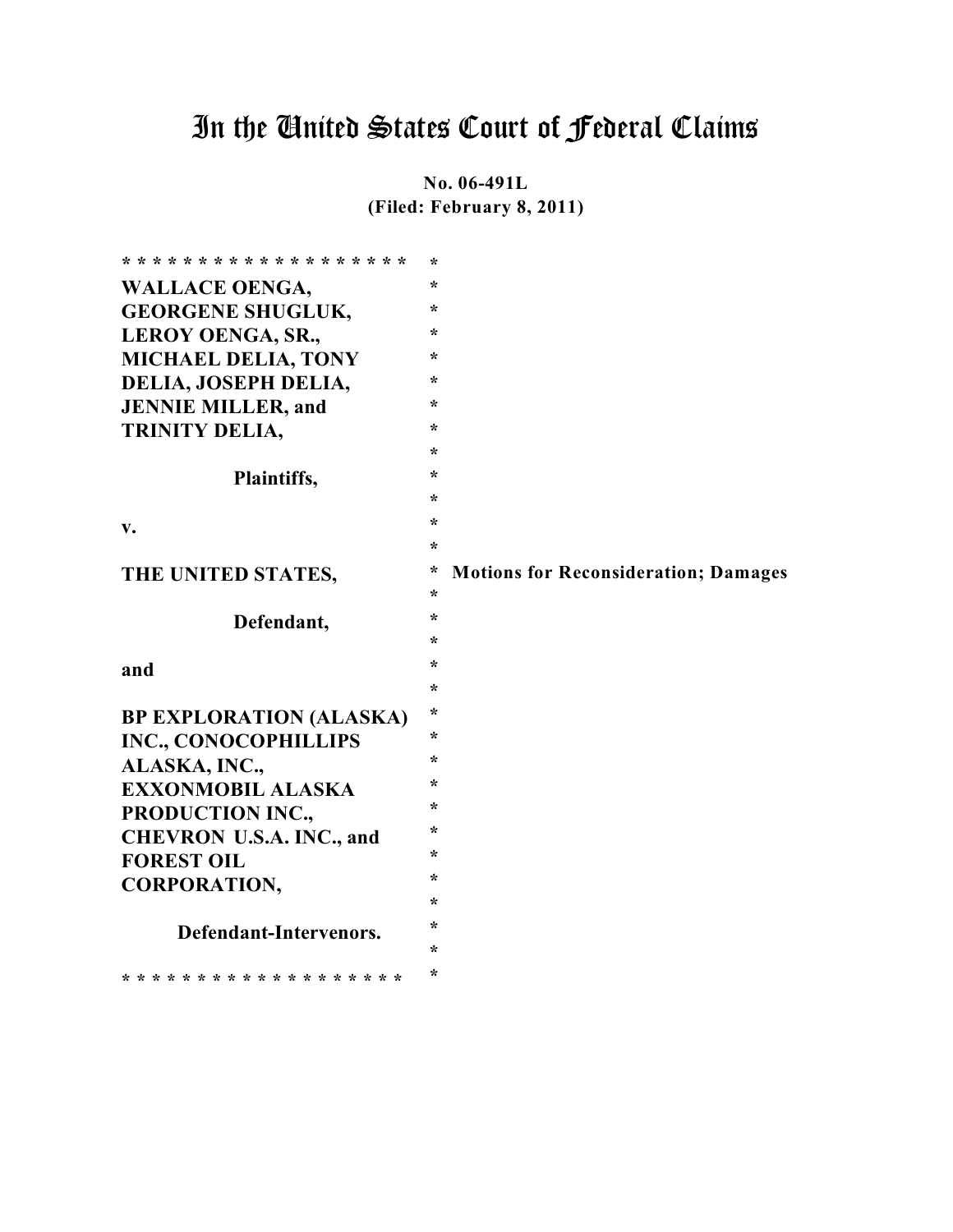*Raymond C. Givens,* Bellevue, WA, for plaintiffs.

*James M. Upton,* U.S. Department of Justice, Washington, DC, with whom was *Ignacia S. Moreno*, Assistant Attorney General, for defendant. *Jason A. Hill*, U.S. Department of Justice, Washington, DC, and *Roger Hudson*, U.S. Department of Interior, Anchorage, AK, of counsel.

*James E. Torgerson*, Anchorage, AK, for *defendant-intervenors.*

# **ORDER ON MOTIONS FOR RECONSIDERATION AND FOR ENTRY OF JUDGMENT**

In the opinion issued following trial in this case, Oenga v. United States, No. 06- 491L, 2010 WL 5160204 (Fed. Cl. Dec. 21, 2010), the court held that the plaintiffs ("Oengas") are entitled to damages for the defendant's ("government's") breach of trust stemming from the unauthorized use of the plaintiffs' native allotment by the defendantintervenors (collectively referred to as "BPX" for the sake of simplicity). The court held that damages should be measured as fair annual rental for these unauthorized uses, which is properly calculated using the cost savings methodology presented by the plaintiffs'

expert, Dr. Thomas Power:

[T]hese calculations shall be based on the cost savings provided by the allotment as compared to construction of a bypass drill pad, using \$5.3 million in 1988 dollars as the cost of such an alternative, a 7% nominal discount rate, and the 2.88% average [Consumer Price Index ("CPI")] as discussed by Dr. Power. The plaintiffs shall then allocate the total savings based on the percentage shares of Heald Point production for Lisburne, West Niakuk, and Raven. The plaintiffs are entitled to the entirety of the cost savings attributable to oil produced from these areas during time periods this court has found to be outside the scope of the lease and within this court's jurisdiction.

Id. at \*73. The court allowed the parties to submit their proposed calculations according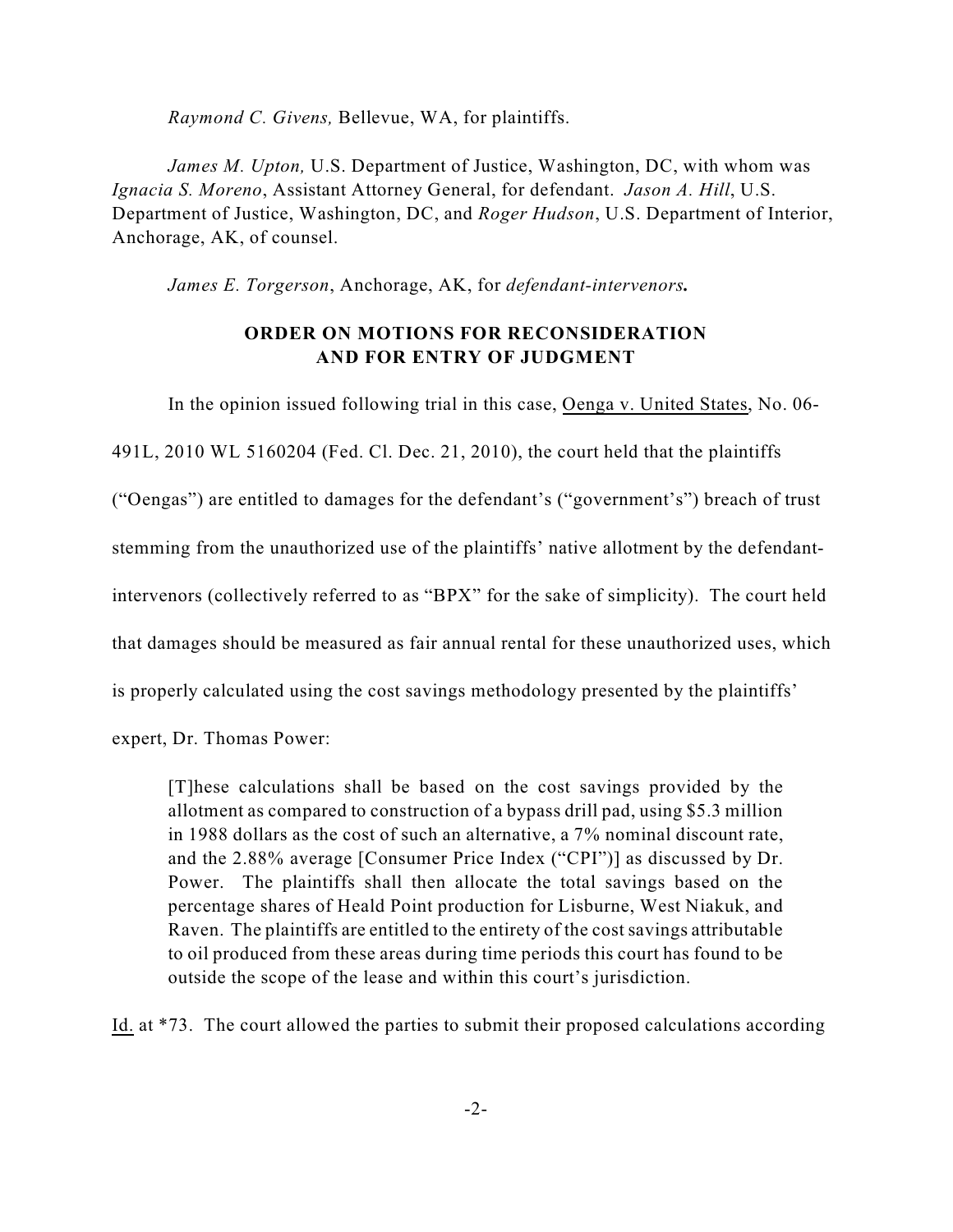to these criteria and set a schedule for briefing on any motions for reconsideration.

All of the parties have submitted proposed damages calculations and motions for reconsideration. The defendant-intervenors have also filed a motion for clarification. The court shall address each of these motions for reconsideration and for clarification, plus additional issues raised in the parties' briefs regarding their proposed damages calculations.

# **I. MOTIONS FOR RECONSIDERATION AND CLARIFICATION**

### **A. Standard of Review**

The applicable standards for reconsideration are set forth in Rule 59(a) of the Rules of the Court of Federal Claims ("RCFC"). RCFC 59(a) provides that reconsideration or rehearing may be granted as follows:

(A) for any reason for which a new trial has heretofore been granted in an action at law in federal court; (B) for any reason for which a rehearing has heretofore been granted in a suit in equity in federal court; or (C) upon the showing of satisfactory evidence, cumulative or otherwise, that any fraud, wrong, or injustice has been done to the United States.

RCFC  $59(a)(1)$ . Put another way, "the court may grant a motion for reconsideration when there has been an intervening change in the controlling law, newly discovered evidence, or a need to correct clear factual or legal error or prevent manifest injustice." Young v. United States, 94 Fed. Cl. 671, 674 (2010) (citing RCFC 59(a)(1); Bd. of Trs. of Bay Med. Ctr. v. Humana Military Healthcare Servs., Inc., 447 F.3d 1370, 1377 (Fed. Cir. 2006); Fla. Power & Light Co. v. United States, 66 Fed. Cl. 93, 96 (2005)). "The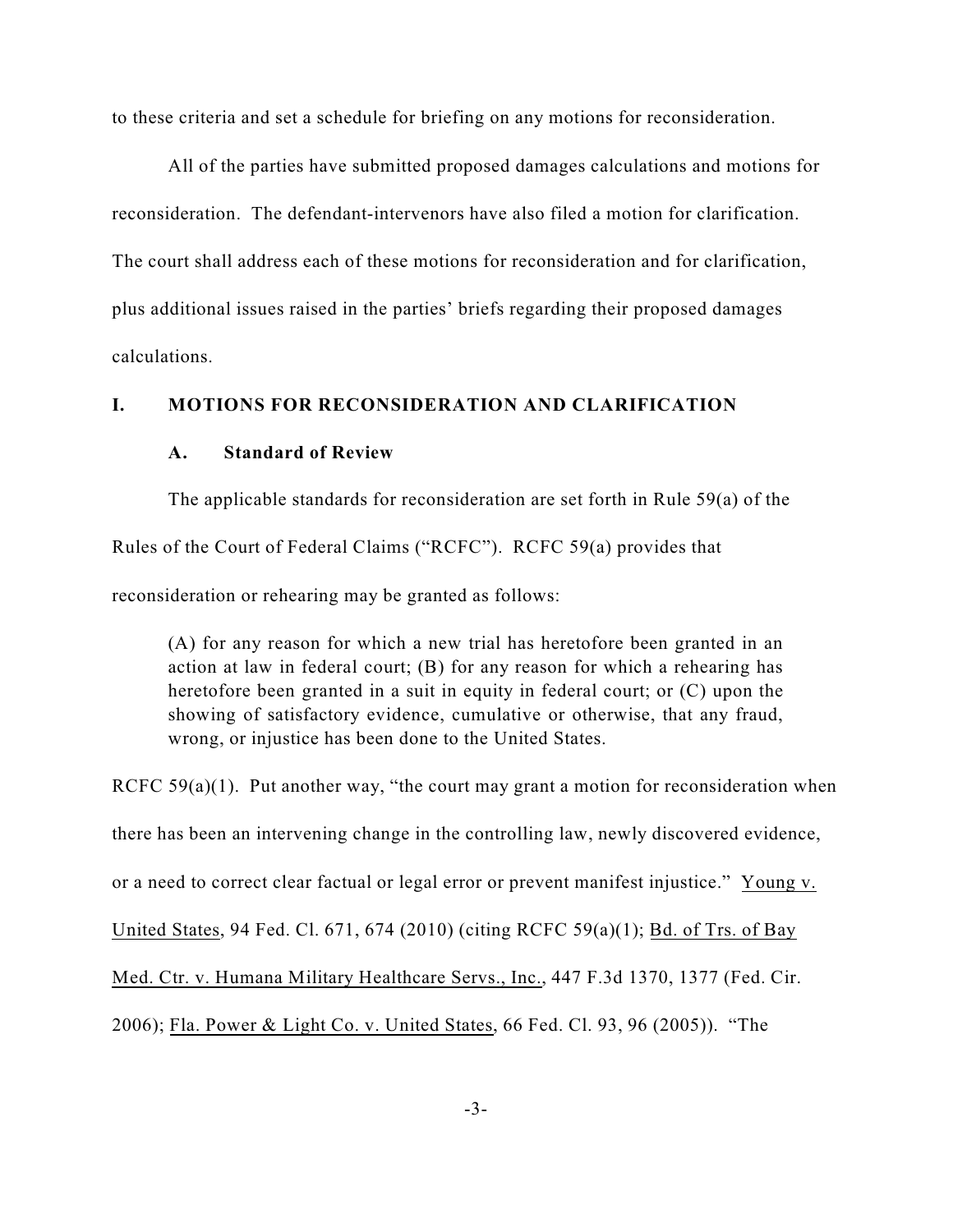decision whether to grant reconsideration lies largely within the discretion of the [trial] court." Yuba Natural Res., Inc. v. United States, 904 F.2d 1577, 1583 (Fed. Cir. 1990). "The court must consider such motion with 'exceptional care.'" Henderson Cnty. Drainage Dist. No. 3 v. United States, 55 Fed. Cl. 334, 337 (2003) (quoting Fru-Con Constr. Corp. v. United States, 44 Fed. Cl. 298, 300 (1999), aff'd, 250 F.3d 762 (Fed. Cir. 2000)). "A motion for reconsideration is not intended, however, to give an 'unhappy litigant an additional chance to sway' the court." Matthews v. United States, 73 Fed. Cl. 524, 525 (2006) (quoting Froudi v. United States, 22 Cl. Ct. 290, 300 (1991)). In that connection, a motion for reconsideration "does not provide an occasion for a party 'to raise arguments it could have properly raised previously, but did not.'" Four Rivers Invs., Inc. v. United States, 78 Fed. Cl. 662, 664 (2007) (quoting Browning Ferris Indus., Inc. & Subsidiaries v. United States, No. 05-738T, 2007 WL 1412087, at \*1 (Fed. Cl. May 10, 2007)). "Motions for reconsideration must be supported 'by a showing of extraordinary circumstances which justify relief.'" Caldwell v. United States, 391 F.3d 1226, 1235 (Fed. Cir. 2004) (quoting Fru-Con Constr., 44 Fed. Cl. at 300).

#### **B. Plaintiffs' Motion for Reconsideration**

The plaintiffs have filed a motion for reconsideration arguing that the court should reverse its ruling following trial that the cost savings provided by the Oenga allotment should be compared to BPX's alternative cost of building a bypass road adjacent to Heald Point. The plaintiffs argue that such a bypass road was not a legally viable option for

-4-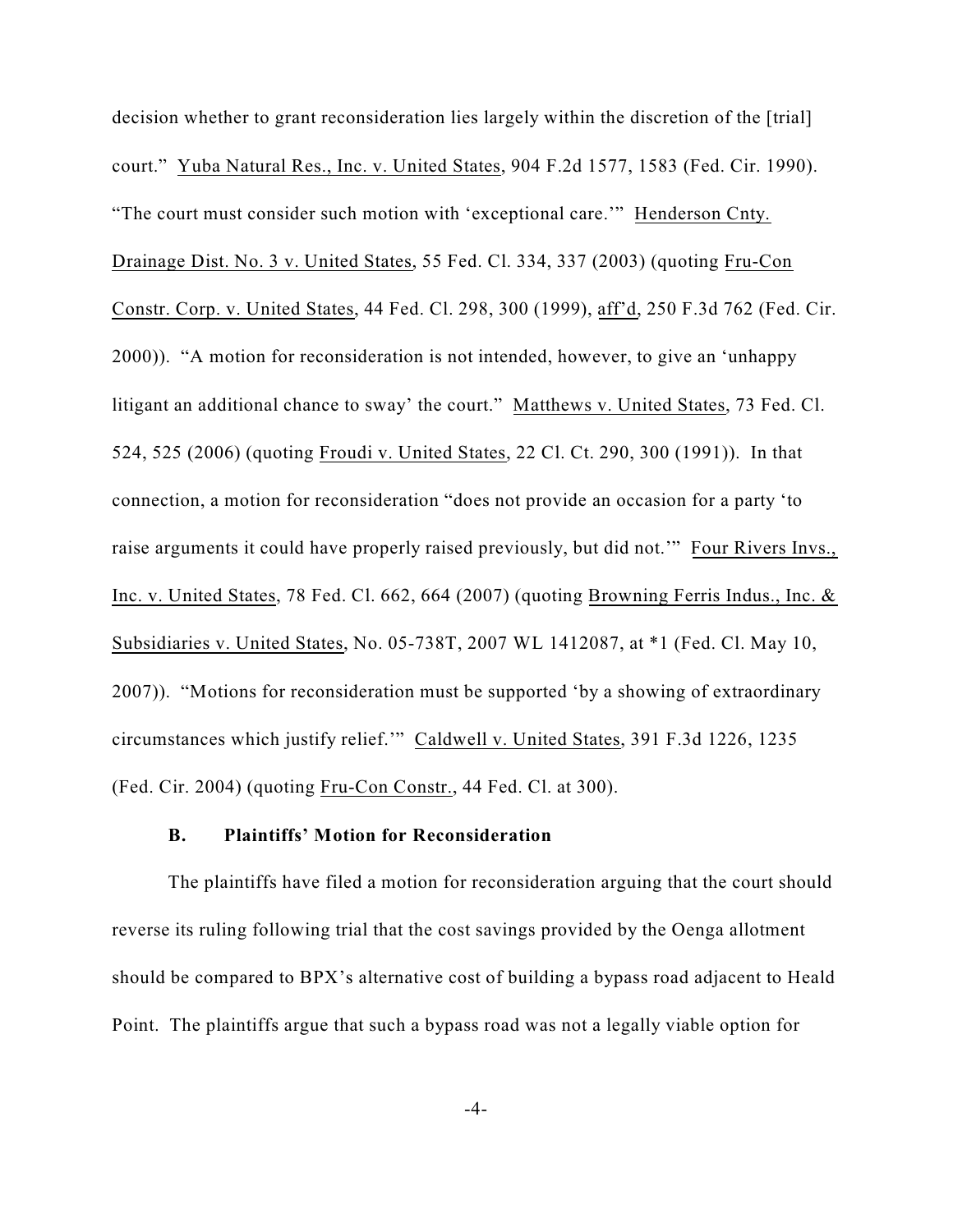BPX because it would have blocked the plaintiffs' access to the water along the western side of Heald Point. The plaintiffs thus argue that the court must select the plaintiffs' preferred alternative, the subsea pipeline, for use in the cost savings analysis.

The defendant and defendant-intervenors contend that a bypass road would not have blocked the plaintiffs littoral access, as it could have been constructed to allow for a channel between the allotment and the bypass road, or, if there were no channel, the plaintiffs could access the water by crossing the bypass road. Further, the defendantintervenors argue that the plaintiffs' littoral rights are not such that they could have prevented the state from allowing BPX to fill the tidelands adjacent to the allotment.

The court declines to reconsider its decision, which was based on the evidence and testimony presented at trial that the bypass road alternative presented a viable alternative for BPX to the use of the plaintiffs' allotment. The court heard the plaintiffs make this argument previously and, while the court did not explicitly discuss the issue of littoral access in the opinion, the court implicitly rejected the plaintiffs' argument when stating that "the court finds that this [bypass road] alternative would have been a real option for BPX given its exploration of a bypass road alternative in conjunction with the planned causeway." Oenga, 2010 WL 5160204 at \*70. As the defendant-intervenors correctly point out, testimony showed that BPX had alternative ways of constructing the bypass road that would have allowed the plaintiffs to continue enjoying access to the water on the western side of their allotment. Of course, the court noted that raising tidelands in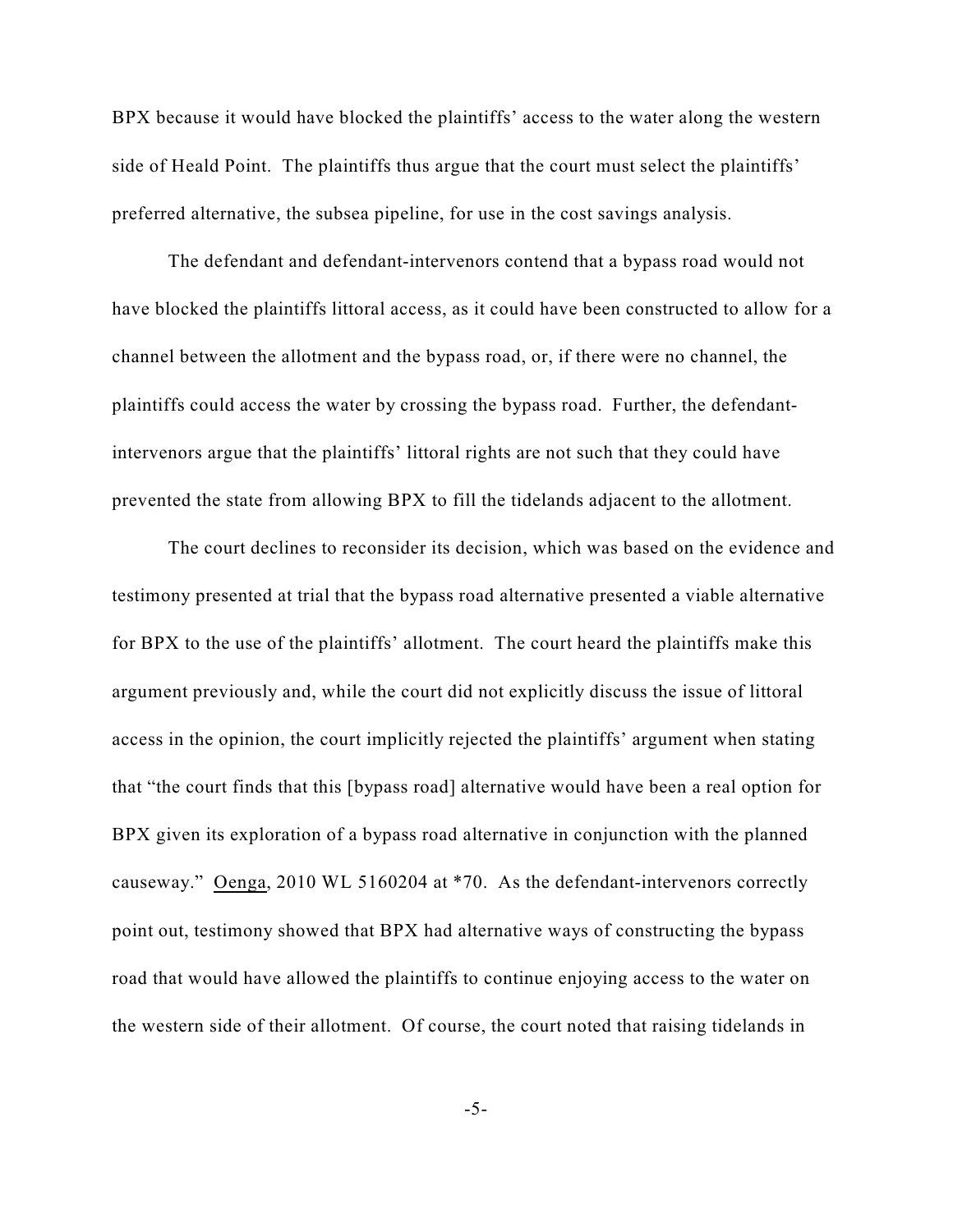this manner would have posed some regulatory hurtles for BPX, as discussed infra Part I.C.2 in the context of the cost of an alternative facility site. However, the court does not agree with the plaintiffs either as a matter of fact or as a matter of law that construction of a parallel bypass road would have been foreclosed, making it inappropriate for the court to use the cost of such an alternative in the cost savings approach to calculating damages in this case. Accordingly, the plaintiffs' motion for reconsideration is **DENIED**.

# **C. Defendant's and Defendant-Intervenors' Motions for Reconsideration**

# **1. Rate to be used in amortization calculation**

The defendant has filed a motion for reconsideration of the court's directive that damages in this case be calculated using a 7% nominal discount rate in addition to the 2.88% CPI adjustment reflected in the lease.<sup>1</sup> The government notes that the plaintiffs' expert, Dr. Power, used a 7% nominal rate that included the 2.88% inflation adjustment. Put another way, Dr. Power used an approximately 4% real rate, to which he added the 2.88% inflation rate. The government argues that use of a 7% nominal rate in addition to a CPI adjustment would amount to an impermissible double recovery of the inflation factor.

The plaintiffs argue that the government's motion is not one fit for reconsideration, as it is an attempt to reargue an issue addressed at trial. The plaintiffs further urge, "The

<sup>&</sup>lt;sup>1</sup>The defendant-intervenors also raise this issue in their briefing on damages, and in their reply in support of their motions for reconsideration and clarification, stating that they agree with the defendant's position on the issue.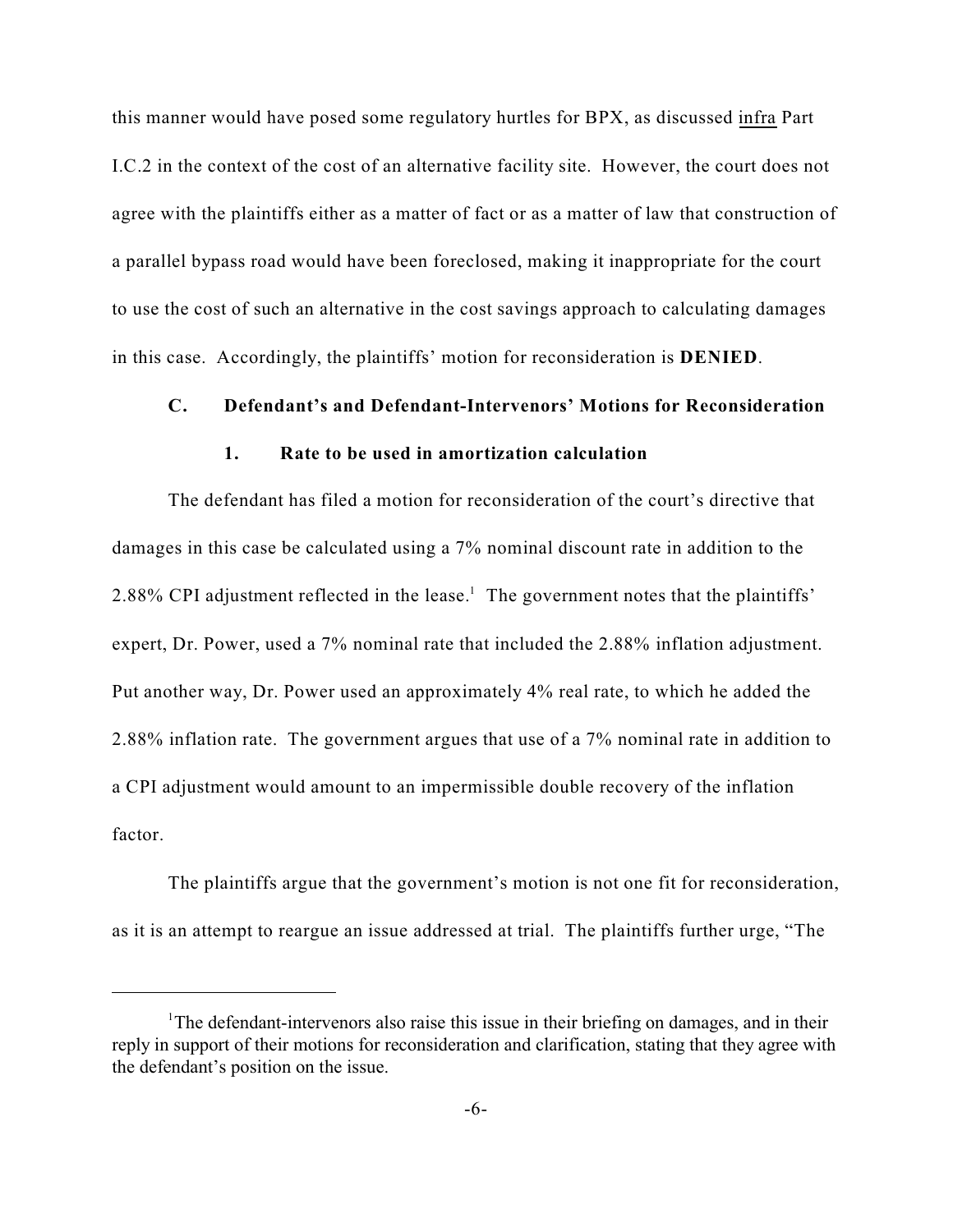United States should not be heard chastising the Court for directing exactly the same final level of interest the United States' witnesses advocated at trial." Pls.' Resp. and Reply 17, ECF No. 311. The plaintiffs note that at trial the defendant's witnesses advocated use of a higher interest rate, which would have resulted in a lower damages calculation in the context of a valuation method the court has rejected.

Upon further review of the relevant testimony heard at trial, the court concludes that use of a 7% real rate, rather than a 7% nominal rate, is appropriate in this case. The court agrees with the defendant and defendant-intervenors that use of a 7% nominal rate in addition to the 2.88% CPI would result in double adjustment for inflation.<sup>2</sup> Use of a 7% real rate would not, however, result in double adjustment. Use of such a rate was supported by the testimony of former BPX employee Terry Obeney, who explained that BPX used a 7% real rate when deciding whether to fund projects. Tr. 1043, 1095-97. Mr. Obeney explained that the company used this "hurdle rate" in deciding where to invest its money, as having an expected 7% real rate of return was "the threshold to get you in the door to start having a conversation" about whether a project would be funded. Tr. 1095, 1097. Michael Truax, an expert for the plaintiffs, also acknowledged that Dr. Power's proposed 7% nominal rate was "a low rate relative to traditional standards seen in many real estate transactions and analyses like this." Tr. 1710. Dr. Kenneth Vogel, an

<sup>&</sup>lt;sup>2</sup>Indeed, Dr. Power explained at trial, "A nominal rate includes some measure of expected inflation, and [a] real rate assumes that [the] inflation rate[] is effectively zero, and inflation will be taken into account some other way." Tr. 1502-03.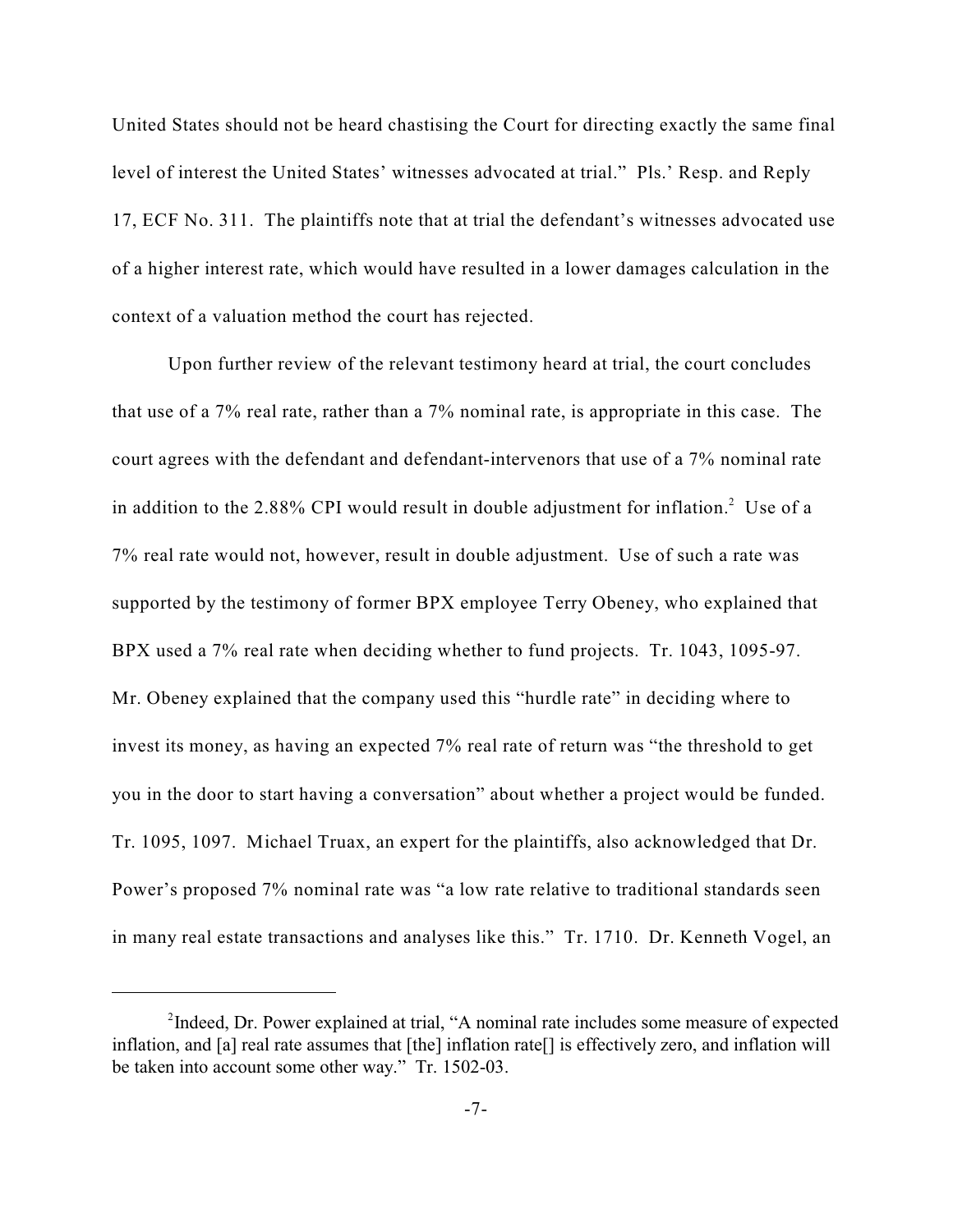expert for the defendant, also advocated using a 7% real rate, which, he explained, would have produced a nominal rate of about 11% once inflationary expectations were incorporated. Tr. 2135. For these reasons, the court concludes that use of a 7% real rate plus inflation, as measured by the average CPI, is appropriate in this case.

The court notes that this represents a divergence from the initial opinion in this case, in which the court stated that the calculation should involve "a 7% nominal discount rate, and the 2.88% average CPI as discussed by Dr. Power." Oenga, 2010 WL 5160204 at \*73. However, upon further review, the court acknowledges that it conflated the 7% nominal rate used by Dr. Power in his analysis with the 7% real rate used by BPX in its investment decisions.<sup>3</sup> The court did not intend to double count for interest by using both a 7% nominal rate, which includes an inflationary expectation, plus an additional inflation factor. Rather, the court intended damages to be calculated using a 7% real rate plus CPI. The court finds support from numerous witnesses, including experts for both the plaintiffs and defendant, supporting the use of a 7% real rate. Most importantly, Mr. Obeney's testimony supports the conclusion that a 7% real rate is the rate BPX would have used in making its decision whether to enter into a lease with the Oengas or take on the costs of an alternative project.<sup>4</sup> Accordingly, the defendant's motion is **GRANTED-IN-PART** to

<sup>&</sup>lt;sup>3</sup>A noted, infra note 8, this change does not affect the math in the calculations performed by Dr. Power in the plaintiffs' post-trial submissions.

<sup>&</sup>lt;sup>4</sup>The court does not find convincing the government's post hoc argument that this higher interest rate, for which its expert advocated at trial, was properly applicable only in the context of a different valuation theory, in which application of a higher interest rate would have benefitted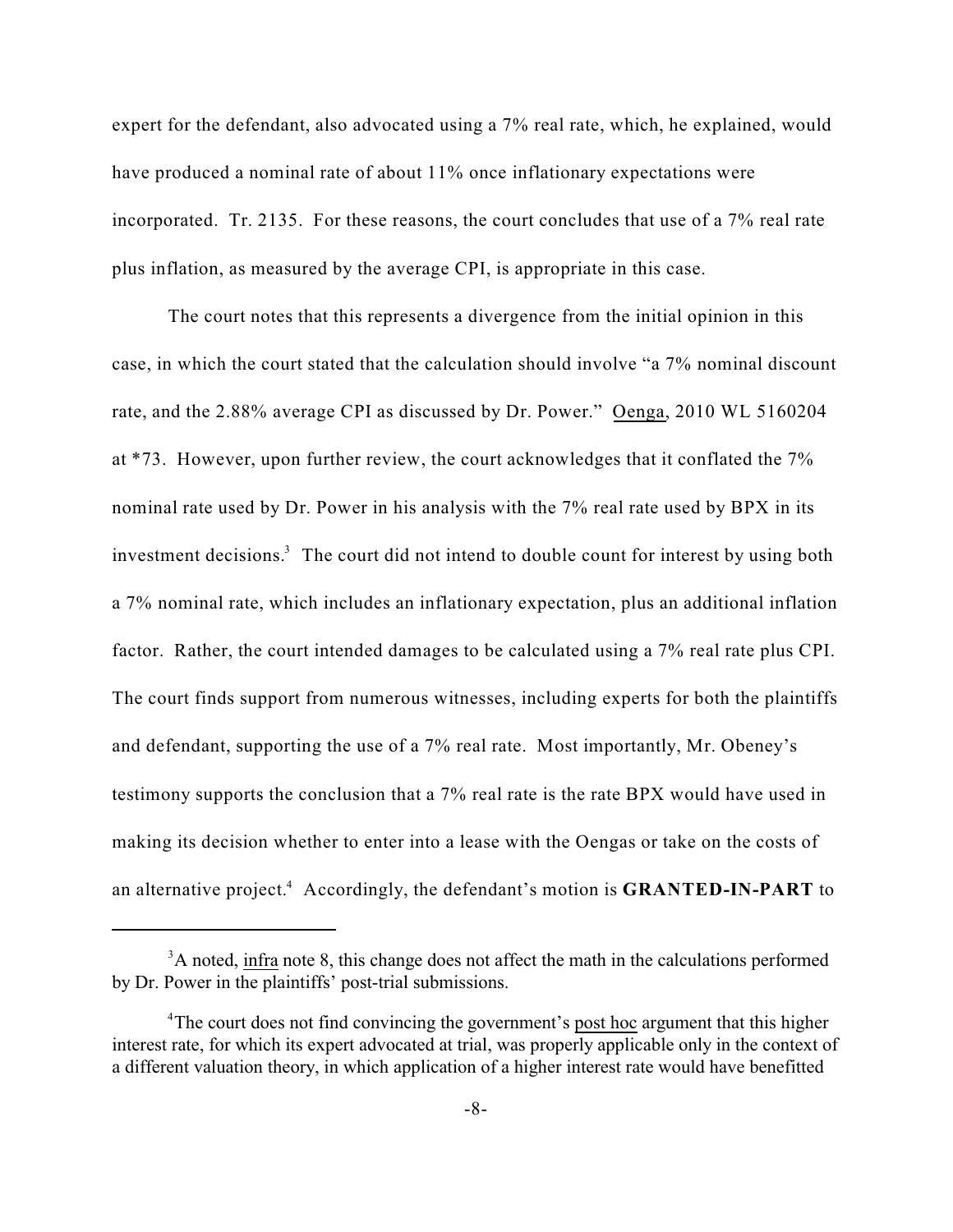the extent that the court has revised its prior holding, however, the effective rate applied in the amortization calculation remains the same as the rate previously ordered.

## **2. Cost of Alternative**

The defendant-intervenors have moved for reconsideration of the court's opinion with regard to the cost of the bypass road alternative to use of the plaintiffs' allotment. The court found after trial that it was appropriate to use the upper end of the price range estimate by BPX in 1988 of \$3.8 to \$5.3 million. BPX argues that the court should select a price of \$4.4 million, rather than \$5.3 million, because \$4.4 million was the low-end estimate for the cost of the wider of two proposed roadways. BPX does not object to the use of a price figure from the wider roadbed scenario, but argues that the court must use the lower end figure for this roadway, rather than the higher end figure because "it would be irrational to expect BPX[] to have been willing to pay the Oengas more than it would have cost BPX[] to build the bypass using gravel available to it from the Duck Island Pit given that it could acquire that gravel for more than \$900,000 less than gravel sourced from the Put Mine #23 location." Def.-Intervs.' Mot. For Recons. 3, ECF No. 306-1.<sup>5</sup>

The plaintiffs contend that this issue is improper for reconsideration because the defendant-intervenors had opportunity to raise it at trial, and, to the extent they did raise it at trial, the issue was argued and decided. The plaintiffs further argue that the motion for

the government by contributing to a lower damages calculation.

 $5$ The defendant has made this same argument in its proposed damages calculation. Def.'s Damages Br. 3-4, ECF No. 308.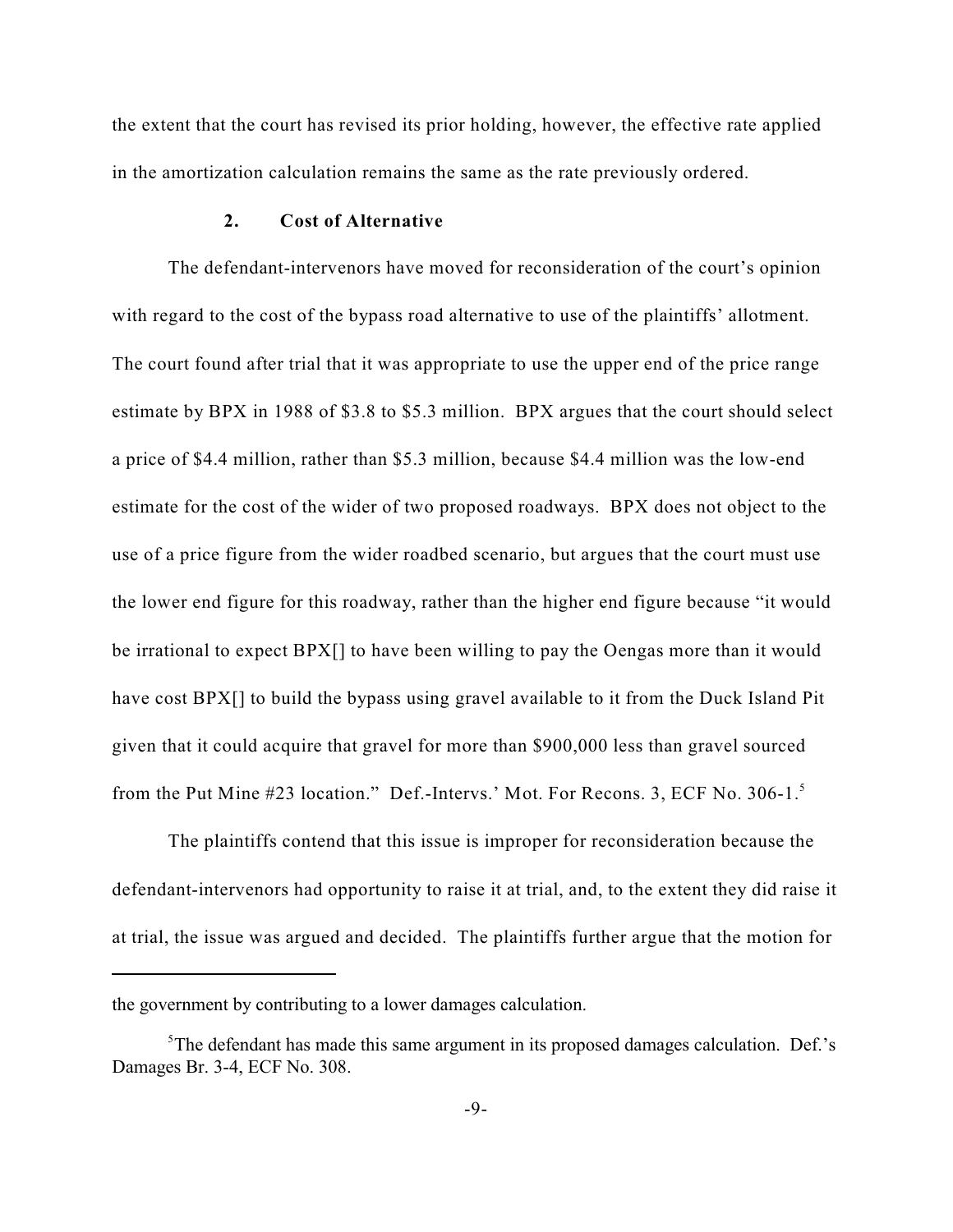reconsideration should fail because the court arrived at its decision to use a figure at the upper end of the estimated price range because of the risk of "additional permitting costs and approvals required for the bypass alternative." Pls.' Resp. and Reply 18, ECF No. 311 (quoting Oenga, 2010 WL 5160204 at \*72).

The plaintiffs are correct. Not only is this an issue that the defendant-intervenors never raised at trial, the court explicitly stated in its opinion following trial that the reason the \$5.3 million figure is appropriate for use in the damages calculation is because of the additional benefits provided by the Oenga allotment, namely the reduced risk in terms of permitting and approvals afforded by use of an existing landmass as opposed to raising tidelands to create a new roadway. For these reasons, the defendant-intervenors' motion for reconsideration is **DENIED**.

#### **3. Amortization Period and Future Damages**

The defendant-intervenors have filed a motion asking the court to clarify, in essence, that damages in this case are limited to the amount of the cost savings provided by the allotment. BPX argues that the cost savings provided by the allotment was a "onetime, all-in amount." Thus, the defendant-intervenors argue, if this one-time cost is amortized over the sixteen years, after these sixteen years of payments no additional damages could be due. "When the 16th year's payment has been made, Plaintiffs will be fully compensated, in advance, for Defendant-Intervenors' future, as well as past, use of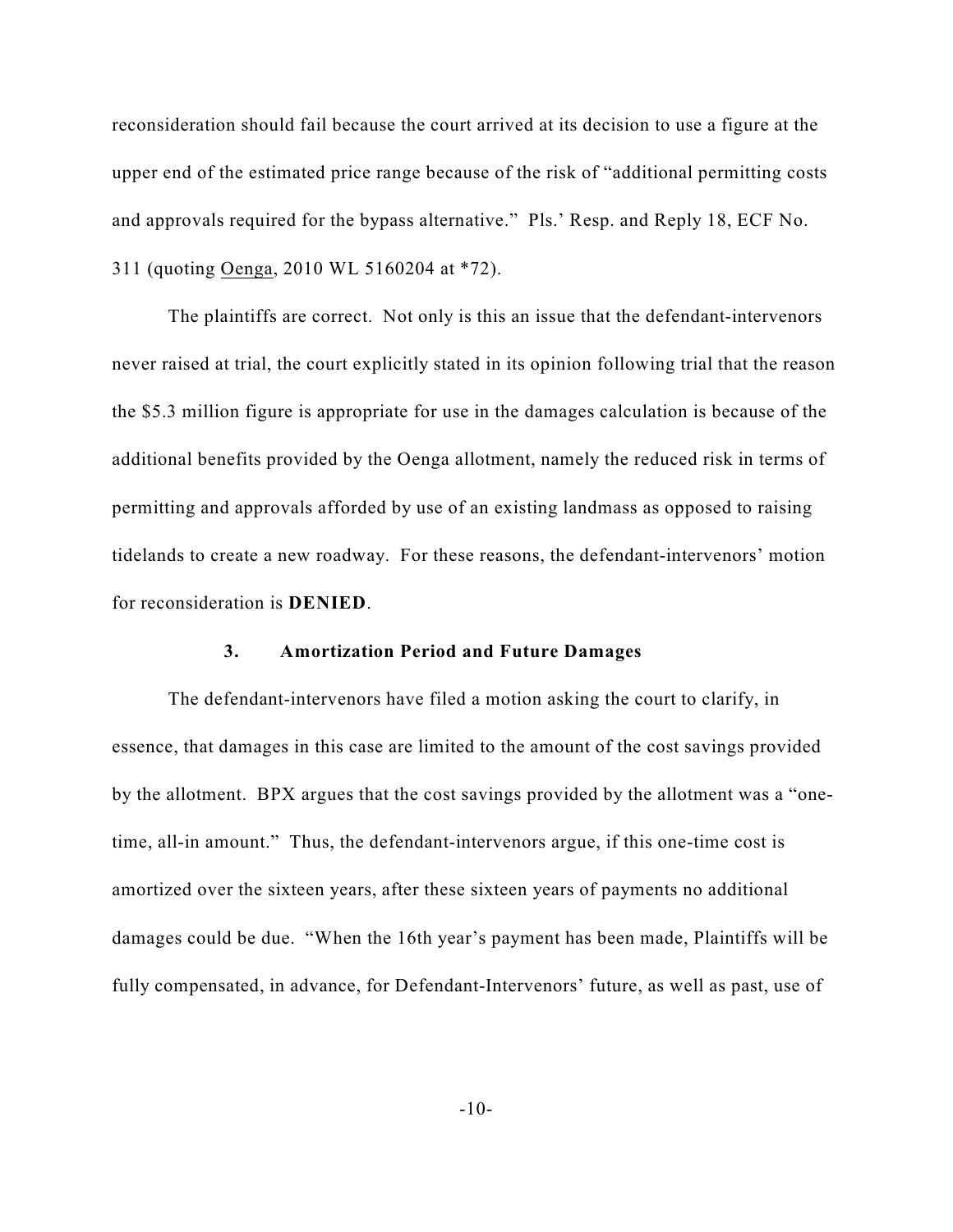the Allotment for development of reservoirs other than the Greater Niakuk Accumulation." Def.-Intervs.' Mot. for Clarif. 5, ECF No. 305.<sup>6</sup>

Relatedly, BPX argues that amortization over sixteen years is inappropriate because, although the projected life of the project on the plaintiffs' allotment was sixteen years, the damages calculation should be performed using a forty-five-year amortization period. The defendant-intervenors imply that this is the only way the plaintiffs could claim future damages related to unauthorized uses of their allotment.

The plaintiffs respond by urging that BPX's arguments are improper because they should have been raised at trial. The plaintiffs further contend that the amortization using BPX's sixteen-year projected project life produces a rental figure. The plaintiffs argue that a lessee cannot continue using property rent free after the expiration of the estimated project life, "especially when it was the lessee who chose that estimated project life." Pls.' Resp. and Reply 19, ECF No. 311 (emphasis in original). Responding to the defendant-intervenors' argument that damages should be calculated using a forty-five year amortization period, the plaintiffs note again that it was BPX that initially put forth the sixteen-year project lifespan, in its submission to the Corps of Engineers. The plaintiffs further note that this issue was not raised at trial and cannot be raised now.

<sup>&</sup>lt;sup>6</sup>The defendant has made this same argument in its proposed damages calculation. Def.'s Damages Br. 3, ECF No. 308.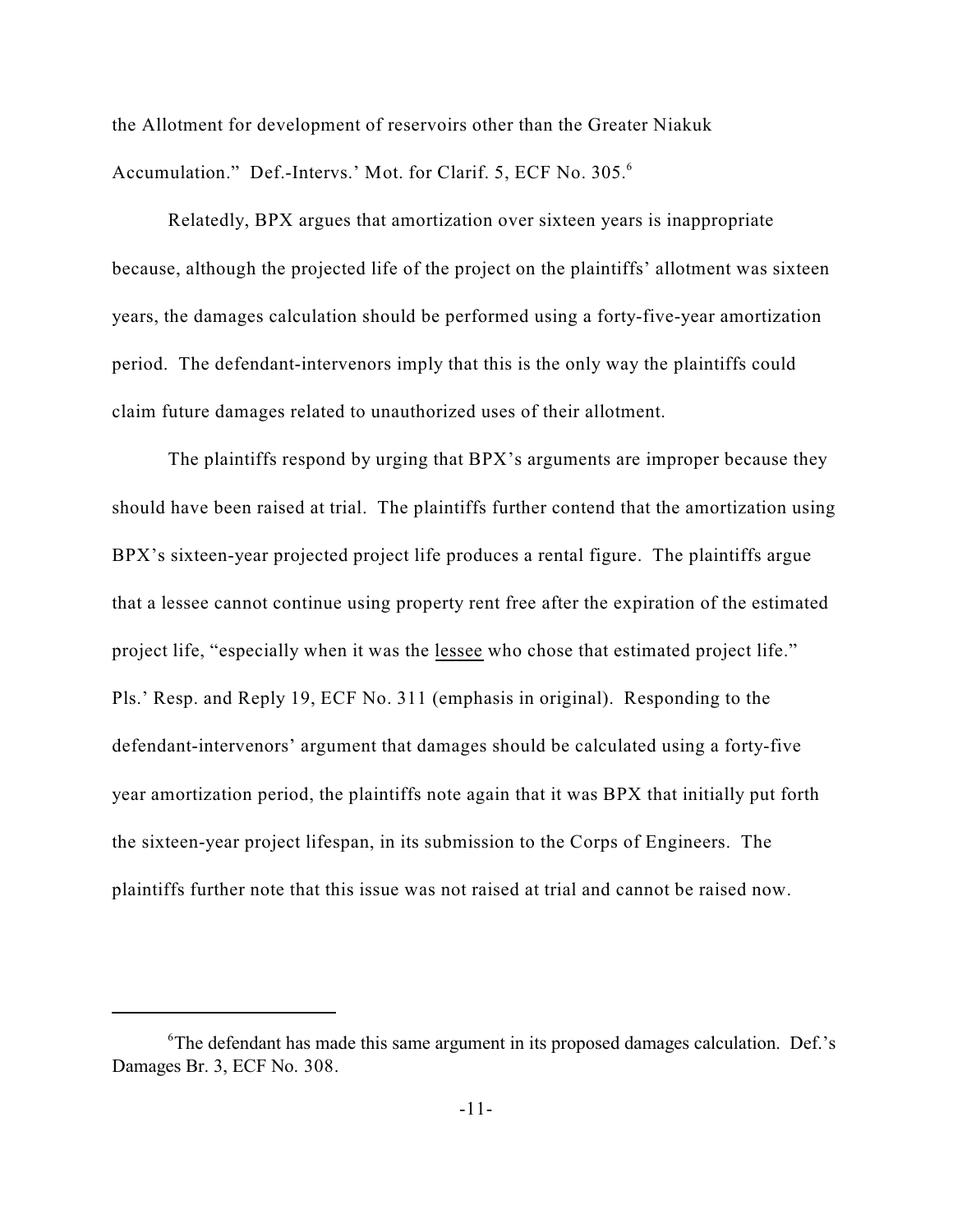The court agrees with the plaintiffs on both of these issues. The calculation of damages in this case involves considering the choices that confronted BPX at the time that it committed to developing the plaintiffs' allotment. The court has found that the appropriate measure of damages in this case involves the comparison BPX made at that time between the plaintiffs' allotment and other development options available to it. In this connection, the court found that BPX's next-best alternative to the use of the plaintiffs' land was to build an adjacent bypass road at a cost of up to \$5.3 million. The court has also found that, at that time, BPX envisioned a project with a sixteen-year lifespan; there was no evidence presented at trial to suggest otherwise. As the plaintiffs correctly note, it was BPX that presented this duration as the expected lifespan of the project. The company used that expected duration of the product to weigh its investment decision by comparing an annual rental payment against the annualized expense of a onetime cost.

The calculation of damages involves determining a fair annual rental based on this \$5.3 million cost savings and this sixteen-year projected life span. The calculation that results from amortizing this one-time cost over the projected project life produces a fair annual rental amount. That amount is the fair annual rent payable for the term of the lease, whether the lease were to last one year, sixteen years, or forty-five years. The fair annual rent does not change because the total rent paid has exceeded what would have been the one-time construction cost of a bypass road. That BPX underestimated the

-12-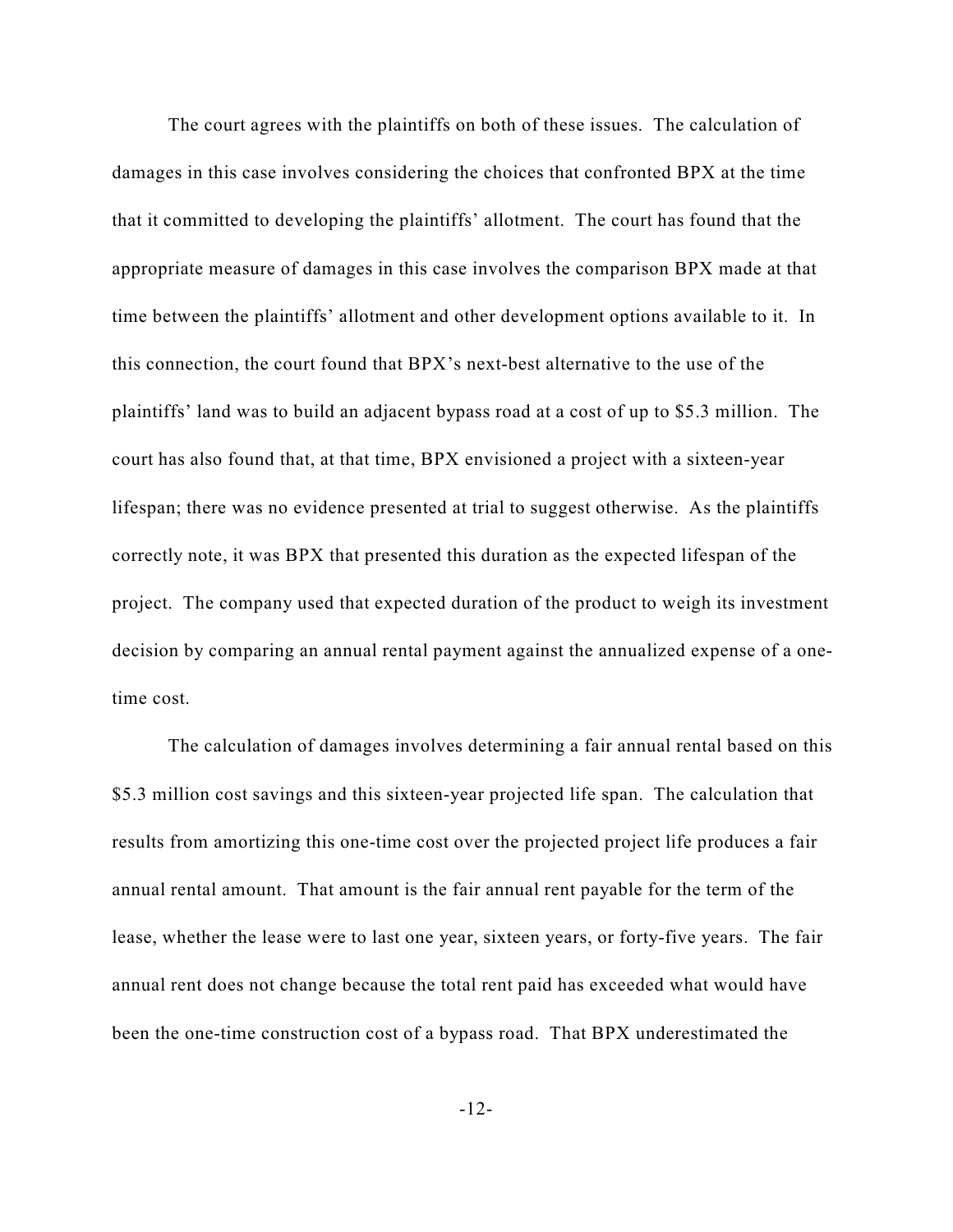duration of its project's life does not reduce the fair annual rent due to the plaintiffs now and in the future. Nor does it eliminate the possibility of future damages for future unauthorized use of the plaintiffs' land. In other words, damages awarded in this case cover only past unauthorized use of the allotment. Future use exceeding the scope of the lease does not become authorized, rather than unauthorized, simply because of the payment of damages related to past use exceeding the scope of the lease. The defendantintervenors' motion to this effect is thus **DENIED**.

#### **II. ADDITIONAL ISSUES RAISED IN DAMAGES BRIEFING**

## **A. Authorized Versus Unauthorized Allocation of West Niakuk Oil**

In their brief on damages, the defendant-intervenors argue, "Dr. Power properly subtracted from the 'unauthorized production' the oil produced from West Niakuk after mid-December 2007. But he failed to add those barrels to the 'authorized' production." Def.-Intervs.' Br. on Damages 4, ECF No. 309. The defendant-intervenors point to the damages calculations performed by Dr. John Hekman, which BPX contends corrects this alleged error, "which has the effect of slightly increasing the percentage of authorized production and decreasing the percentage of unauthorized production." Id. The plaintiffs, pointing to one of the spreadsheets prepared by Dr. Power, argue that this statement is incorrect.

Upon examination of the spreadsheets prepared by Dr. Power and Dr. Hekman, the court concludes that the plaintiffs are correct. Dr. Power's spreadsheet accounts for post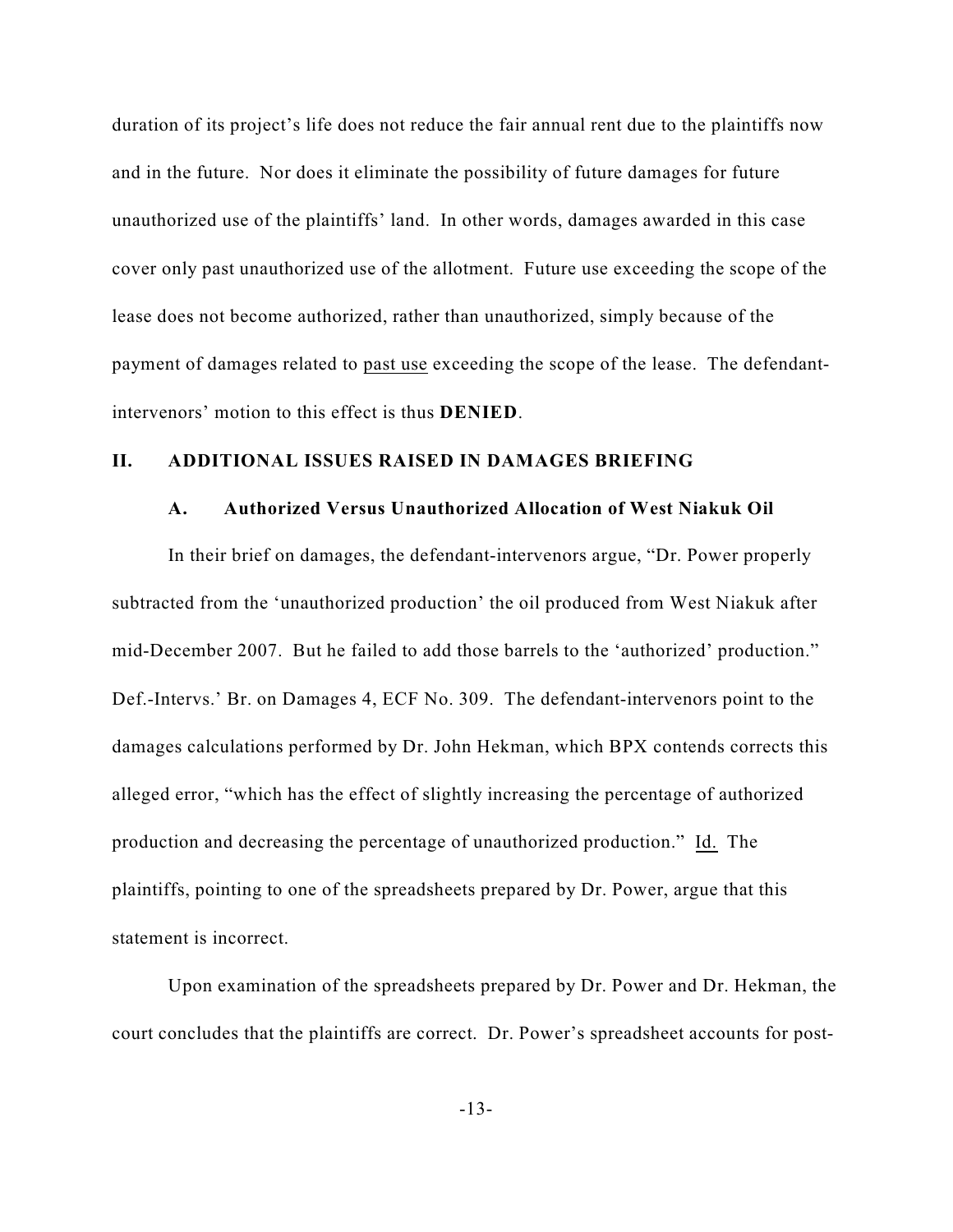December 2007 West Niakuk production in the same manner as Dr. Hekman's, by both subtracting this production from the unauthorized use column and adding it to an authorized use column. The only difference is that Dr. Power created a separate column, entitled "Authorized Other Volumes Not Subject to Damages," for this post-December 2007 West Niakuk oil, while Dr. Hekman added this oil into his column titled "Adjusted Niakuk." See Pls.' Br. on Damages 8, ECF No. 299; App. to Def.-Intervs.' Br. on Damages 3, ECF No. 309-1. Thus, the court does not agree with the defendantintervenors' contention that Dr. Power incorrectly allocated the West Niakuk production for that time period.

#### **B. Pre-Trial Agreement as to 150,000 Barrels of Niakuk Oil**

The defendant-intervenors next state, "[B]efore the trial the parties settled a disagreement as to the amount of total production from Niakuk versus West Niakuk by agreeing to reallocate 150,000 barrels of production that Plaintiffs had attributed to West Niakuk to Niakuk." Def.-Intervs.' Br. on Damages 4, ECF No. 309. The plaintiffs acknowledge that the defendant-intervenors are correct regarding this pre-trial stipulation and that omission of this correction in the plaintiffs' initial damages calculation was in error. The plaintiffs have filed a revised damages calculation reflecting this adjustment. See App. to Pls.' Resp. and Reply 4, ECF No. 311-1.

# **C. Adjustment for Rent Already Paid**

Finally, the defendant-intervenors argue that the final damages calculation should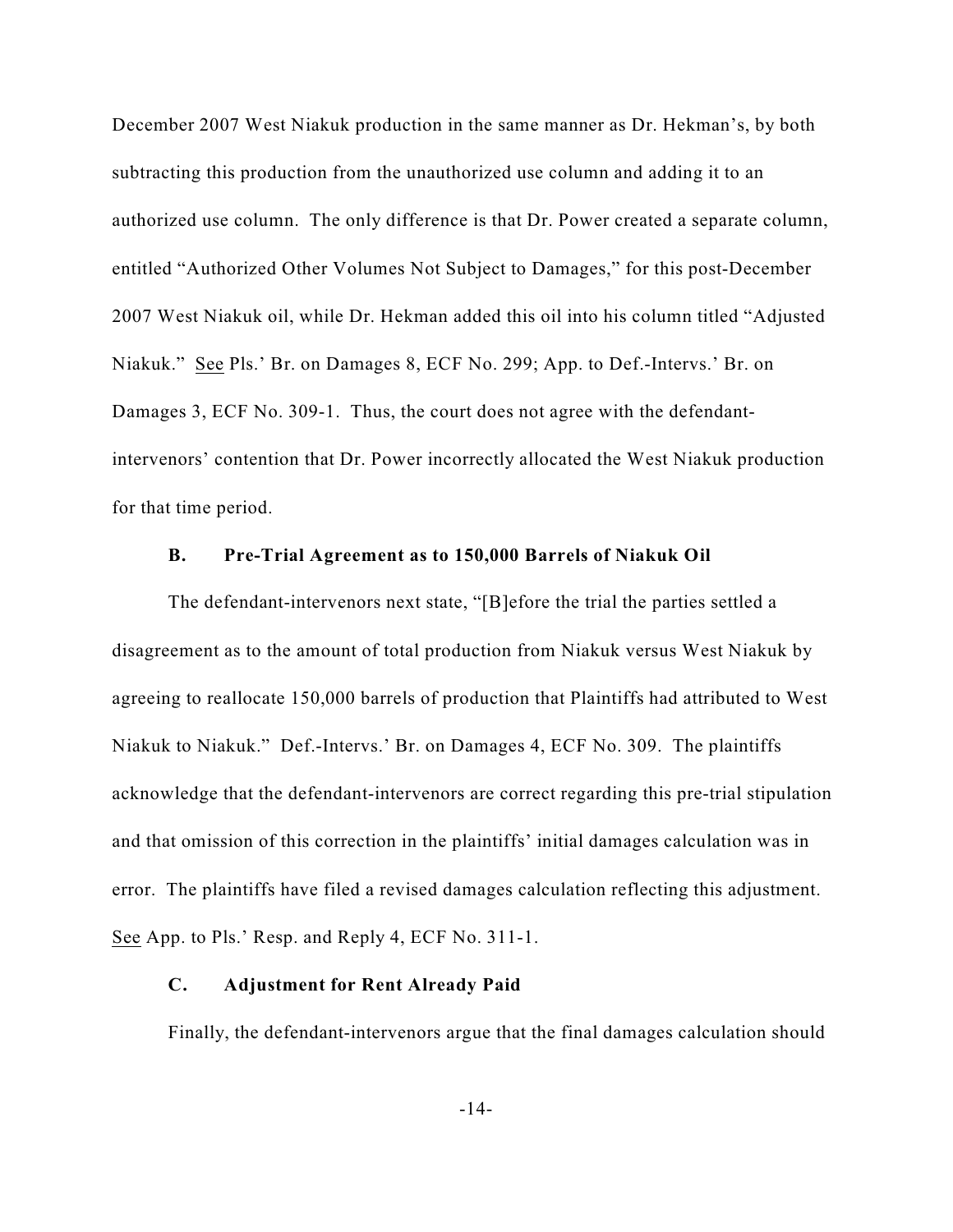include "an adjustment for rent already paid by Defendant-Intervenors for the 'unauthorized' use of the Allotment from 1995 to present." Def.-Intervs.' Br. on Damages 5, ECF No. 309. BPX's theory is that its payments, as determined by past appraisals, have included compensation for uses of the allotment that exceeded the scope of its lease. The plaintiffs respond by explaining that such an offset could be relevant if the court were charged with determining the fair annual rental for the authorized use of the allotment, "[b]ut such an offset has no place in the calculation of breach of trust damages against the United States for failing to take action regarding unauthorized use of the Allotment." Pls.' Resp. and Reply 20, ECF No. 311 (emphasis in original).

The court agrees with the plaintiffs. The rent paid thus far to the Oengas has covered only the authorized use of the allotment. The court has held that damages are to be calculated by determining fair annual rent for all uses of the allotment and then allocating that rent between authorized and unauthorized uses based on their respective share of the oil produced through Heald Point. Damages are only due for the portion of the rent attributable to unauthorized production. Calculating damages this way negates the need for any further offset of rent actually paid, as, by definition, the portion of the rent due for authorized uses has already been separated from the portion due for unauthorized uses. The rent BPX has historically paid to the plaintiffs has covered only authorized uses. The damages to be paid in this case cover only unauthorized uses. For these reasons, the court is unmoved by the defendant-interevenors' argument that the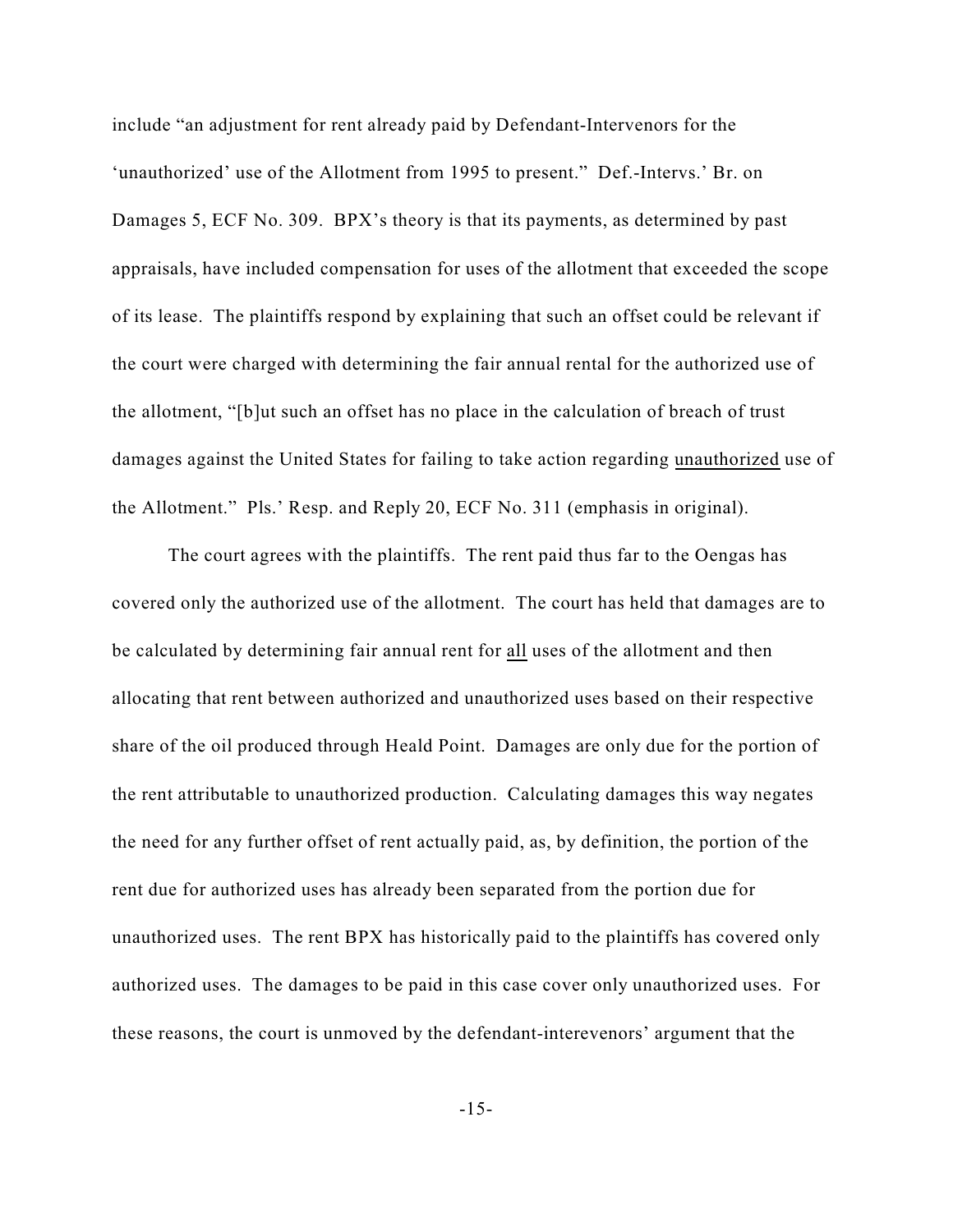damages be offset by some amount of the rent paid to the plaintiffs.<sup>7</sup> No further offset is warranted.

# **III. CONCLUSION: DAMAGES AWARD**

Having considered all of the damages submissions put forth by the parties, for the foregoing reasons the court accepts the revised damages calculation provided by the plaintiffs, which utilizes the \$5.3 million cost of the bypass road alterative, applies a 7% amortization rate, a 2.88% inflation rate, ${}^{8}$  and a sixteen-year expected project life span, and which reflects the adjustment required by the parties' pre-trial stipulation. $9$  The Court determines that plaintiffs are entitled to recover damages in the amount of **\$4,924,000**. The court directs the clerk to enter judgment in favor of the plaintiffs and against the defendant in that amount.

# **IT IS SO ORDERED**.

<sup>9</sup>The plaintiffs have also requested "a determination of general entitlement to an award of costs and attorney fees under 28 U.S.C §[ ]2412." Pls.' Mot. on Damages 2, ECF No. 299. The plaintiffs note that under the Equal Access to Justice Act ("EAJA"), the statute cited, the specific amounts of costs and fees may not be determined until the time for appeals has expired. Indeed, EAJA provides that a party seeking an award of fees and other expenses shall submit its application "within thirty days of final judgment in the action," 28 U.S.C. § 2412(d)(1)(B), and defines "final judgment" as "a judgment that is final and not appealable," 28 U.S.C. §  $2412(d)(2)(G)$ . The court agrees with the defendant that it is not yet the appropriate time for the court to address the potential award of costs and fees pursuant to EAJA in this case.

The court does note that such an offset could be warranted if BPX had paid rents exceeding the fair market value of its authorized use of the allotment, which was not the case.

<sup>&</sup>lt;sup>8</sup>In his proposed damages calculation submitted after trial, Dr. Power, in keeping with the court's initial ruling, applied a 7% nominal rate plus the 2.88% CPI factor. However, his calculation is not changed by the court's revised ruling that the appropriate rate is a 7% real rate plus the 2.88% CPI factor.